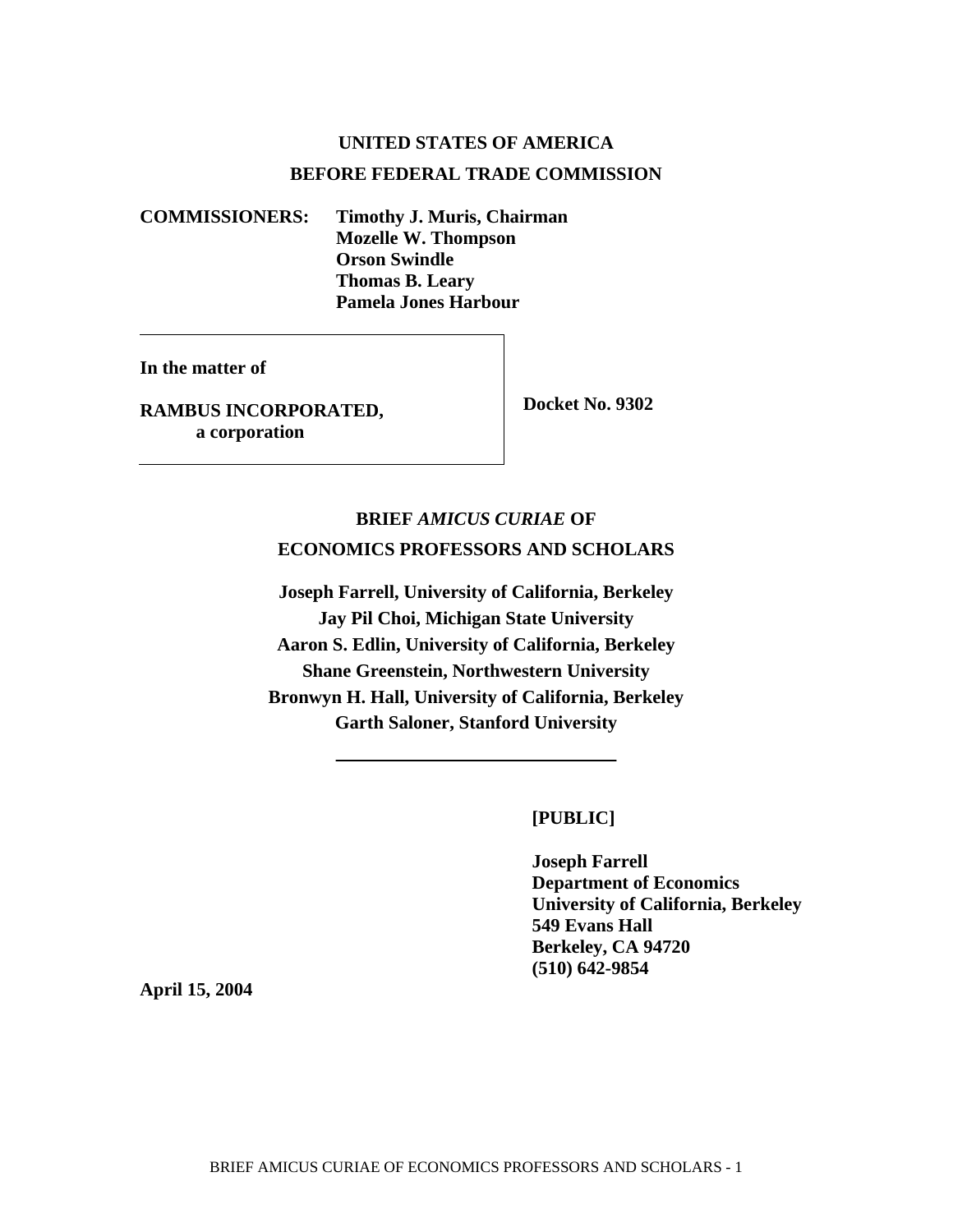## **TABLE OF CONTENTS**

| 5.           |                                                                                                                                                                                                              |
|--------------|--------------------------------------------------------------------------------------------------------------------------------------------------------------------------------------------------------------|
| 6.           |                                                                                                                                                                                                              |
| $\mathbf{B}$ | STANDARDS ORGANIZATIONS ARE A COLLECTION OF INTERESTS  10<br>MANUFACTURERS MAY BE PARTLY IMMUNIZED AGAINST UNIFORM COST SHOCKS 10<br>C. MANUFACTURERS ARE NOT IMMUNIZED AGAINST IDIOSYNCRATIC COST SHOCKS 12 |
|              |                                                                                                                                                                                                              |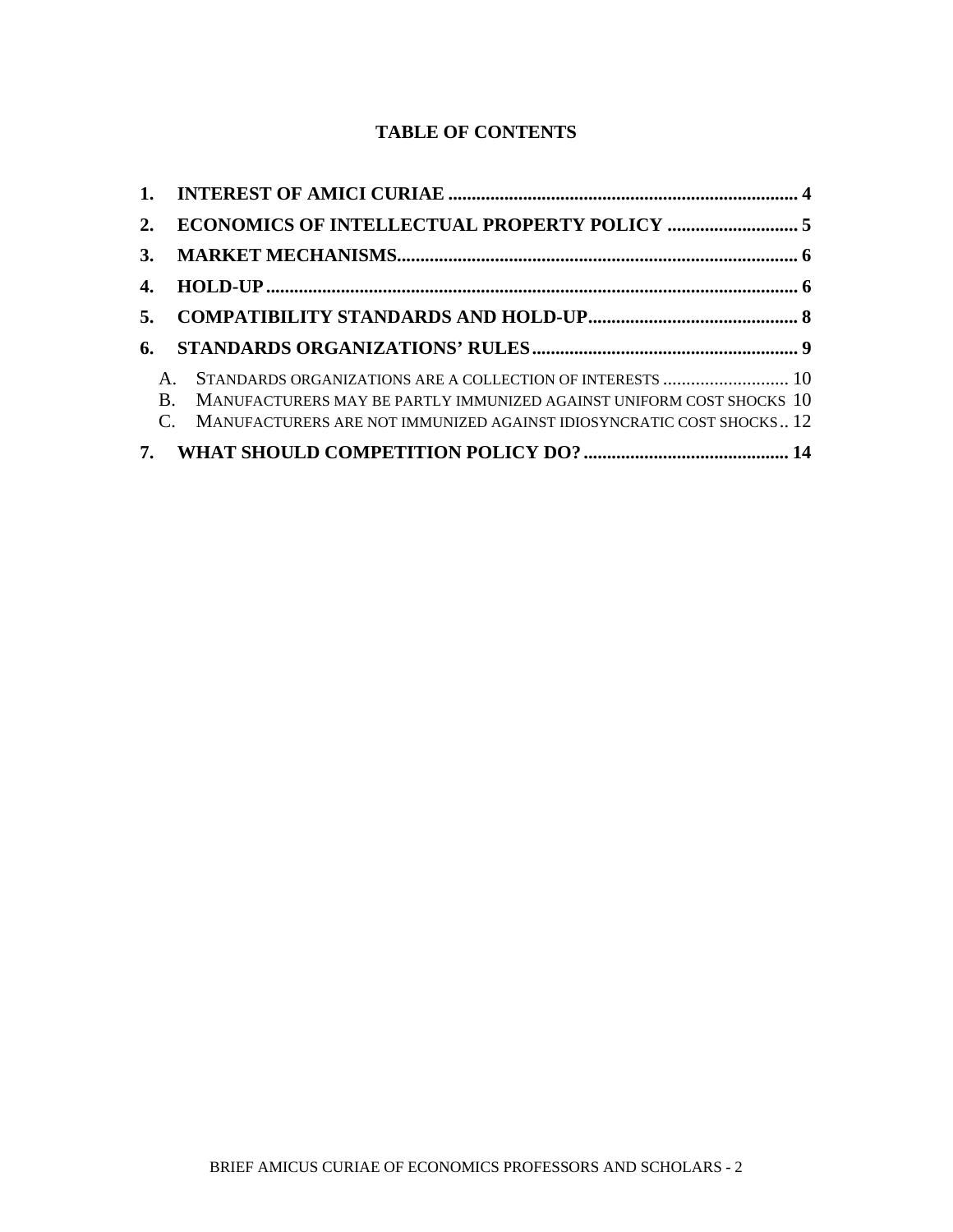## **TABLE OF AUTHORITIES**

## **MISCELLANEOUS**

| Initial Decision, In the Matter of Rambus Inc., a Corporation, February 23, 20049                                                                                       |
|-------------------------------------------------------------------------------------------------------------------------------------------------------------------------|
| Brief Amicus Curiae of Economics Professors and Scholars in Support of Respondent,<br>Lotus Development Corporation v. Borland International, Inc., December 19958      |
| Gerald Brock (1981), The Telecommunications Industry: The Dynamics of Market                                                                                            |
| Joseph Farrell, "Listening to Interested Parties in Antitrust Investigations: Competitors,<br>Customers, Complementors, and Relativity," Antitrust, 18:2, Spring 200413 |
| Federal Trade Commission (2003), "To Promote Innovation: The Proper Balance of                                                                                          |
| Michael L. Katz and Harvey S. Rosen, Microeconomics, 3rd edition, Irwin/McGraw-Hill,                                                                                    |
| Mark A. Lemley (2002), "Intellectual Property Rights and Standard-Setting                                                                                               |
| Peter S. Menell (2003), "Envisioning Copyright Law's Digital Future," New York Law                                                                                      |
| Pamela Samuelson and Suzanne Scotchmer (2002), "The Law & Economics of Reverse                                                                                          |
| F.M. Scherer and David Ross (1990), "Market Structure, Patents, and Technological<br>Innovation," in Industrial Market Structure and Economic Performance, 3rd edition, |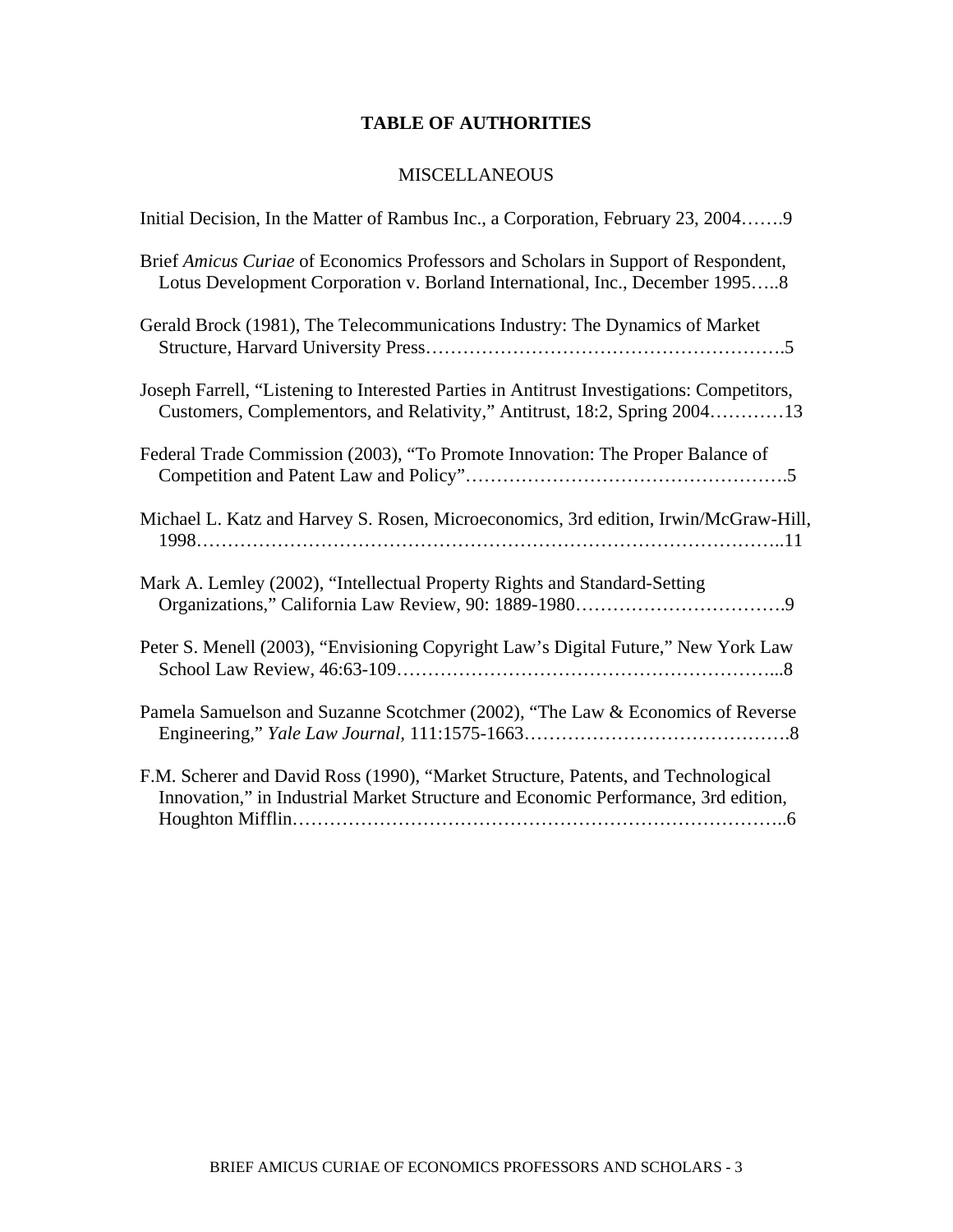### **1. Interest of** *Amici Curiae*

 $\overline{a}$ 

*Amici* are professors at major universities who have researched and written extensively on the economics of intellectual property, competition policy, and/or compatibility standards.<sup>1</sup> This submission describes what we believe are consensus views on some economic questions that arise in connection with the alleged concealment by Rambus of patents and/or patent applications in the dynamic random access memories (DRAM) industry.

When the intellectual property system works efficiently, it interacts with market mechanisms to ensure that an inventor receives an economically efficient reward. When a standard is adopted without full knowledge of the intellectual property rights associated with it, however, the inventor may be able to "hold up" users of the standard and demand an excessive royalty payment. Economists recognize that economic hold-up can harm competition and consumers. In an important industry such as DRAM, a key input into modern computers, the economic consequences of hold up could be substantial.

Standard-setting organizations (SSOs) sometimes adopt disclosure obligations that might mitigate this hold-up concern, specifying for instance that patents that will be essential to compliance with a proposed standard must be disclosed, and perhaps that the owner must agree to license on reasonable and non-discriminatory terms. However, economic analysis suggests that SSOs' incentives to craft and enforce such rules may be imperfectly aligned with economic efficiency and the protection of end-users against the effects of patent hold-up. While we don't pretend to offer a general solution to this problem, it seems reasonable at a minimum that where an SSO's rules are ambiguous it is sensible for competition authorities to step in to protect end-users by preventing anticompetitive hold-up from "submarine" behavior that falls in a "gray area" of the

<sup>&</sup>lt;sup>1</sup> *Amici* do not represent and are not being compensated by either party in this action. The primary author was consulted at an early stage by FTC staff; he has been retained by Counsel for Hynix Semiconductor to draft this brief. Other co-signers are not being compensated in any way by Hynix Semiconductor. Appendix A lists all signers.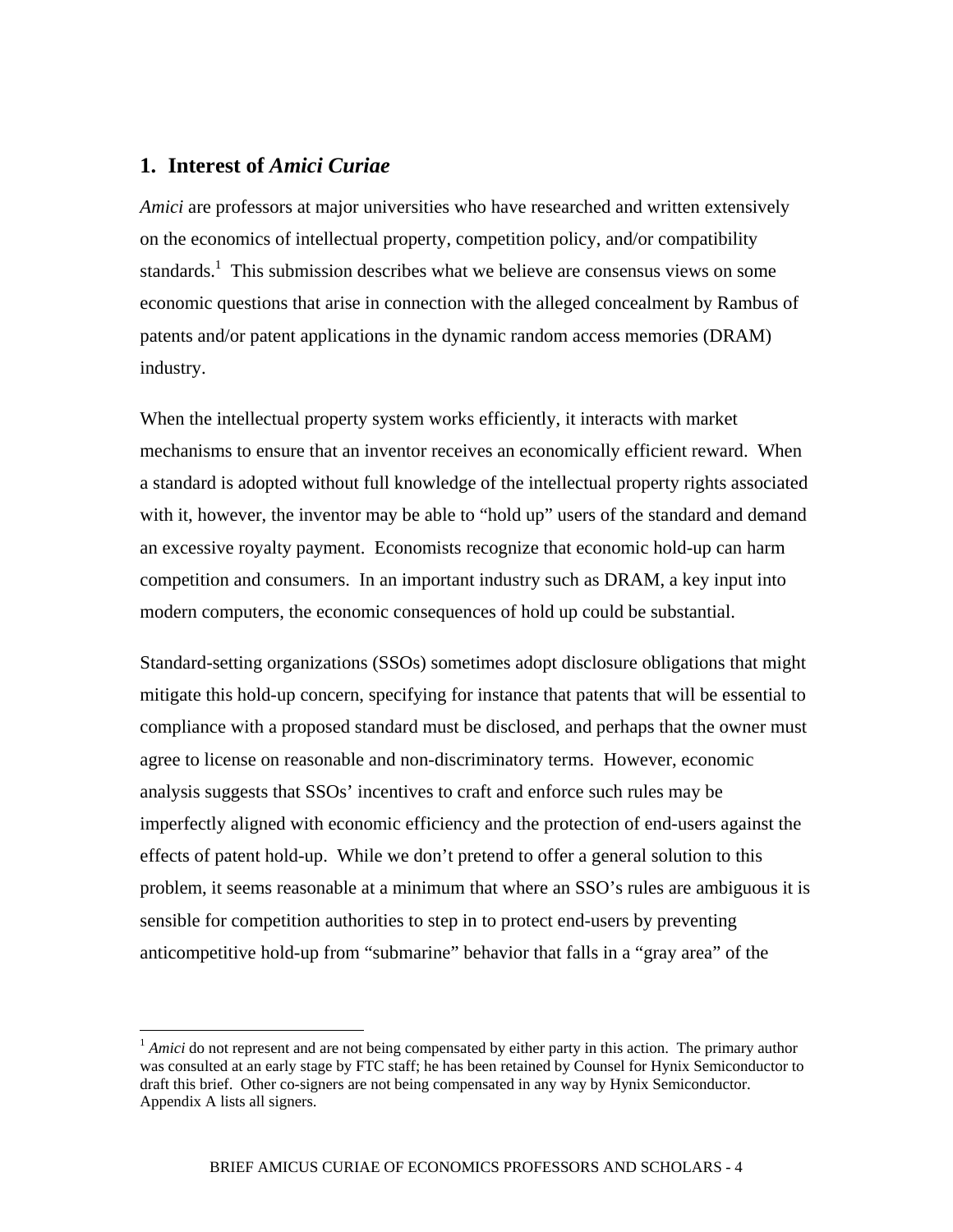$SSO's rules.<sup>2</sup>$  Because the SSO may not have the right incentives to design and enforce disclosure and licensing rules, one need not condone hold-up that harms end-users simply because an SSO's rules do not plainly prohibit it.

## **2. Economics of Intellectual Property Policy**

 $\overline{a}$ 

In economic terms, intellectual property policy seeks to improve incentives for innovation and for disclosure, while at the same time seeking to limit the deadweight loss created by protection once the invention is made.

Incentives for innovation are at their best when the inventor can earn economic rents equal to the incremental value of the innovation. The relevant value is incremental in at least two respects. First, it is incremental relative to alternative available technologies, including technologies that are clearly inferior to the innovation (in terms of cost per unit of performance). After an innovation, inferior alternatives may not actually be used and may become commercially non-viable, but nevertheless the *possibility* of using them is economically important in properly constraining the price at which the innovation is licensed.

Second, the relevant value is incremental relative to the possibility of discovery "but for" this particular innovator's discovery. In many cases, another inventor would likely have discovered the invention in due course (and near-simultaneous discovery is far from unknown, as in the case of the telephone).<sup>3</sup> Thus, even in principle, intellectual property should not allow the innovator to exclude others from the use of its invention forever.

<sup>&</sup>lt;sup>2</sup> Industry participants often express concern about "submarine patents." A recent FTC Report describes the issue as follows. "The basic scenario is that a patent applicant allows its application to languish in the PTO while watching another company make substantial investments in a technology or product that will infringe the yet-to-be-issued patent. Once the other company's sunk costs are large, the patent applicant obtains the patent, asserts infringement, and 'holds up' the other company, demanding supracompetitive royalties for a license to the 'submarine patent'." Federal Trade Commission (2003), "To Promote Innovation: The Proper Balance of Competition and Patent Law and Policy" at p. 26.

 $3 \text{ In } 1876$  Alexander Graham Bell received the telephone patent; he filed his application on the same day that Elisha Gray filed a very similar patent caveat. See Gerald Brock (1981), *The Telecommunications Industry: The Dynamics of Market Structure*, Harvard University Press, p. 89.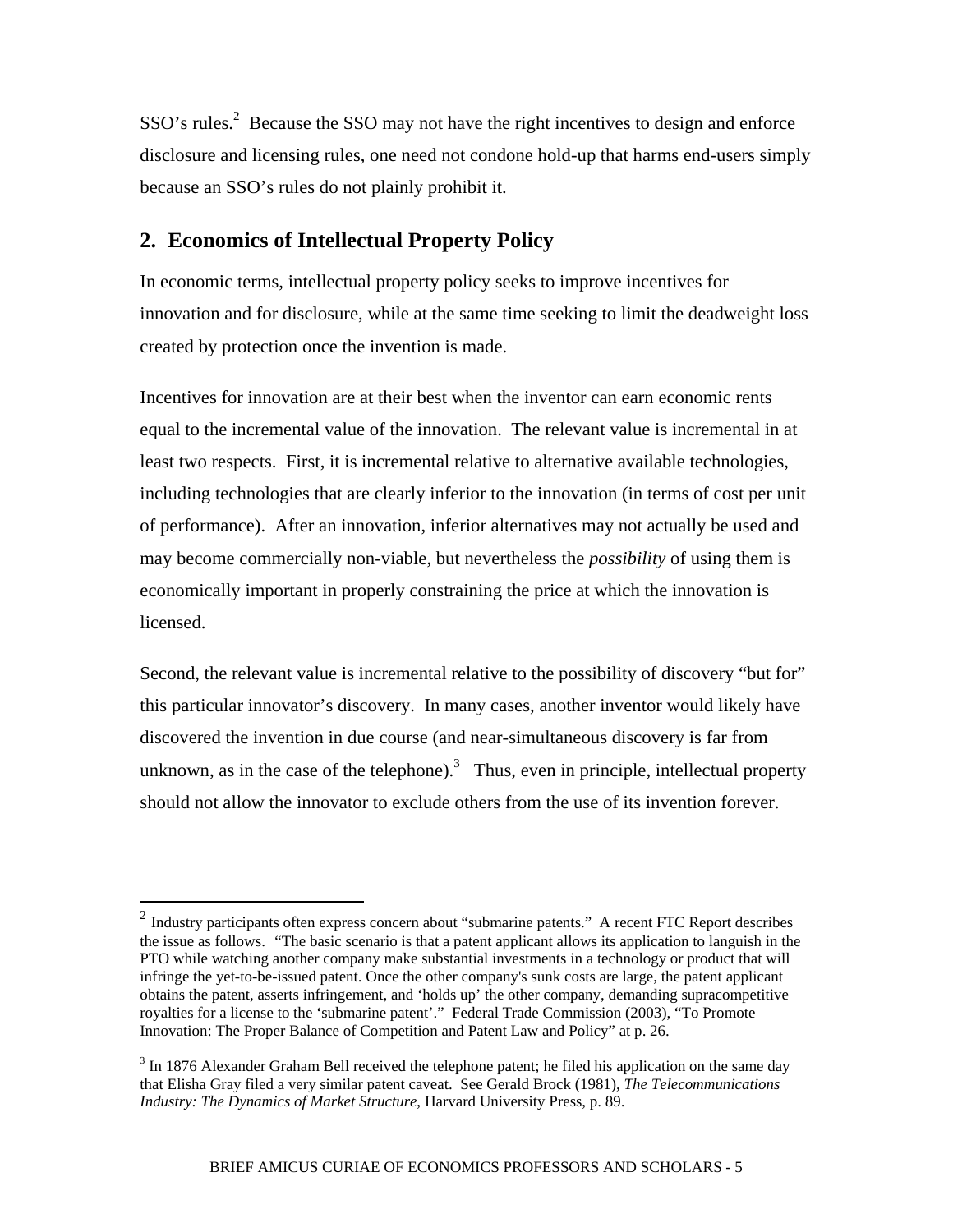In addition, intellectual property policy provides a return to innovation in a socially costly currency—the ability to exclude other potential users of the invention. Once the invention is known, disseminating the knowledge embodied in the innovation may cost little. Yet the right to exclude, whether exercised via licensing or literal exclusion, slows or prevents use of the invention and raises prices. Thus an optimal policy should generally sacrifice incentives at least a bit, and give innovators somewhat less return than their incremental contribution. $4$ 

## **3. Market Mechanisms**

Normally, if a royalty demand exceeds the incremental value of the patented technology, relative to alternative technologies, it will be refused. For instance, consider a patented process that will save a manufacturer \$1 per unit of output. The manufacturer will be willing (if necessary) to pay up to \$1 per unit, but will not pay more.

Equally, if the patent-holder declines to license but uses its proprietary process itself, this gives it a production-cost advantage over rivals that is commensurate with the incremental value of its invention.

Thus the market mechanism normally and desirably ensures that the patent-holder does not capture (on a flow basis) more than the incremental value it has created relative to alternative technologies. In order for this mechanism to work, however, users must be able to value the innovation and the terms on which it will be available, against its alternatives.

## **4. Hold-Up**

 $\overline{a}$ 

This normal market mechanism for limiting royalty rates breaks down if users commit (fully or partially) to the use of a technology before they know it is (or will be) patented. Then, they cannot smoothly substitute to an alternative if the royalty demanded exceeds

 $4$  For a general discussion of the economics of patents see, e.g., F.M. Scherer and David Ross (1990), "Market Structure, Patents, and Technological Innovation," in *Industrial Market Structure and Economic Performance*, 3rd edition, Houghton Mifflin, pp. 613-60.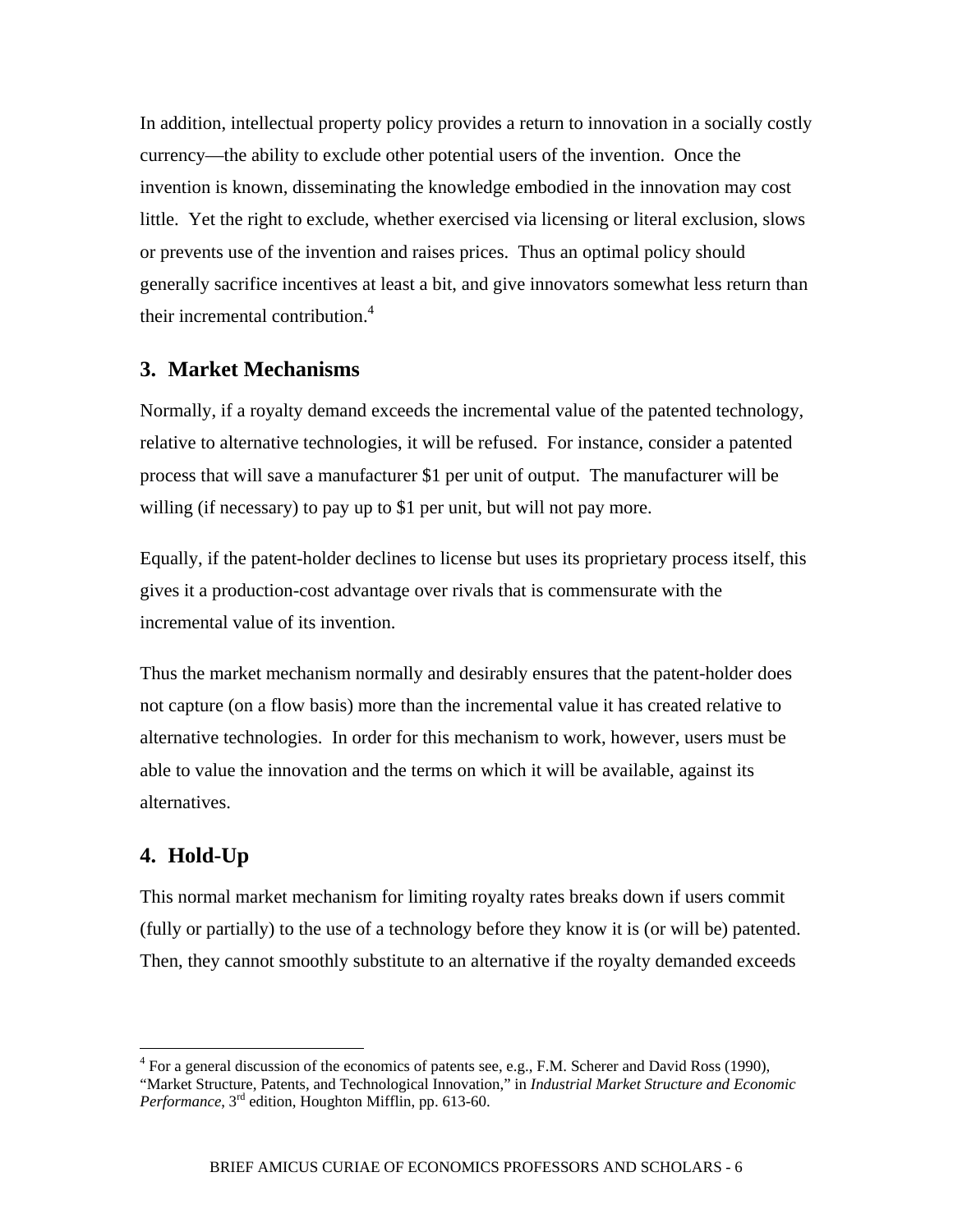the technology's incremental value—and, as we noted above, that ability to substitute is the basis of a well-functioning market test of an innovation's value.

A user may be committed to a technology through individual switching costs: that is, it may have sunk investments into the patented technology that it would otherwise have held back or invested in an alternative. The result is that the alternative technology is less attractive (relative to the patented technology) than it would have been absent the secrecy; thus the user can be required to pay more for a license because of this hold-up.<sup>5</sup>

For instance, if a patented technology has (*ex ante*) an incremental value of *v* relative to the next-best alternative (and taking into account any royalties payable on that alternative), and if switching to that alternative would cost *s* once a user has sunk investments into the patented technology, then the maximum royalty the user would pay is *v* if negotiations take place before sinking the investments, but would be  $v+s$  if negotiations take place after sinking the investments. The component *v* measures the patented technology's incremental contribution, while *s* measures the scope for hold-up.6

1

<sup>&</sup>lt;sup>5</sup> The FTC report states: "If an innovator or producer learns that it has infringed a patent only after it has committed sunk costs to its innovation and production—and thus locked in to the effort—the patentee may be in a position to demand supra-competitive royalty rates. If, before lock-in, the downstream actor had known about the patent and could have designed its product or innovation around it, then the firm might have used the opportunity to adopt alternative designs as leverage for seeking a competitive royalty rate. But after lock-in, the downstream actor no longer has that option. Redesigning a product after significant costs have been sunk may not be economically viable." Federal Trade Commission (2003), "To Promote Innovation: The Proper Balance of Competition and Patent Law and Policy," p. 29.

<sup>&</sup>lt;sup>6</sup> Because verbal discussion of problems in which costs are "sunk" at an intermediate stage can be confusing (when does it become true that "sunk costs don't count"?), it may be worth sketching a simple formal framework for this discussion. At date 0, a user is aware of two alternative technologies, A and B. A is technically superior, to an extent measured by *v*>0. There is no patent on B, and the user does not know that there is a patent on A. At date 1, the patent on A could be disclosed and a royalty negotiated, or the patent-holder could conceal the patent (or application). At date 2, the user invests *s* in one technology or the other; this investment is then sunk (not recoverable). At date 3, the patent is revealed (if it was not disclosed at date 1) and licensing negotiations can take place; if the user wants to change to the other technology it must invest another *s*.

In this formal framework, if there is disclosure at date 1 and if the patent-holder has all the bargaining power, then technology A will be adopted at a royalty of *v*, which just extracts the innovation's incremental contribution. If there is no disclosure at date 1 then (unless the user perceives a high probability that A is patented) technology A will still be adopted, but at a higher royalty of  $(v+s)$ , as in the text. The inferior technology B is not adopted in equilibrium with or without disclosure, but nevertheless plays a real (and beneficial) role, as mentioned in section 2 above.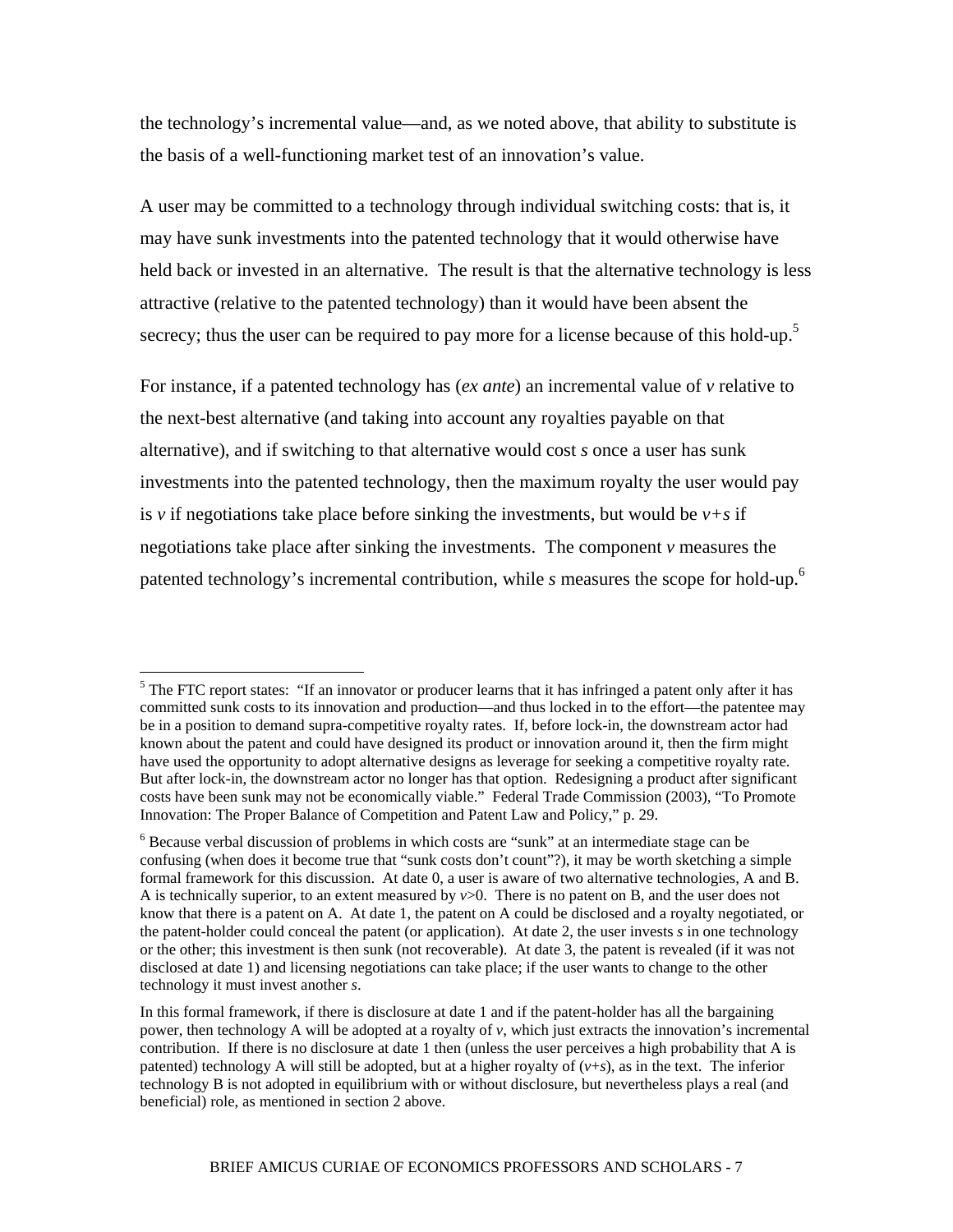## **5. Compatibility Standards and Hold-Up**

Another source of hold-up arises if a *compatibility standard* implicates intellectual property. Especially if there are also individual switching costs, it may be hard to *coordinate* any switch to an alternative technology. If users expect that any switch will be unilateral and not coordinated, then each would be willing to pay  $v+n$  (or  $v+s+n$ ) rather than switch, where *n* is the user's value of the network effect.

To be sure, users may have alternatives to sacrificing network effects unilaterally, but those alternatives also tend to be imperfect. For example, they might hope to jumpstart a "bandwagon" movement to another standard by shifting, but doing so in an uncoordinated manner often sacrifices network effects, at least for a while, even if it succeeds in the end. Or, they might use a consensus standards body to agree on a coordinated shift, but such processes can be slow and unwieldy.

Cognizant of these difficulties, courts have recognized that network effects can make it hard for users to substitute away from a standard product, and that this can lead to an excess return to a holder of intellectual property, at an excess cost to users.<sup>7</sup> Thus, for example, several decisions have found that reverse engineering for the purposes of compatibility is legitimate.8 Reverse engineering potentially reduces *ex post* market power because it effectively functions as an alternative technology, providing potential licensees with additional bargaining power.

 $\overline{a}$ 

<sup>&</sup>lt;sup>7</sup> For a discussion of court cases in this area, see Peter S. Menell (2003), "Envisioning Copyright Law's Digital Future," *New York Law School Law Review*, 46:63-109.

<sup>&</sup>lt;sup>8</sup> For a review of these decisions, see Pamela Samuelson and Suzanne Scotchmer (2002), "The Law & Economics of Reverse Engineering," *Yale Law Journal,* 111:1575-1663.

The Court's decision in *Lotus v. Borland*—holding that the command structure in Lotus 123 was a method of operation and therefore not copyrightable**—**took a different, but related, route to mitigate problems of hold up arising from intellectual property in an industry with substantial network effects. We note that an Amicus Brief to the Supreme Court, signed by some on this brief, argued that a command menu interface should not be protected by copyright since doing so might allow the exploitation of monopoly power that arises in a situation of network effects and switching costs: "Because of users' reluctance to switch, alternative interfaces that were equally good at the time of initial design do not remain equal and are not equal from the point of view of software designers who must choose an interface specification at a later date. Consequently, a new program attempting to compete with an established program will find that the first one's initially arbitrary interface choices have become economically compelling." Brief Amicus Curiae of Economics Professors and Scholars in Support of Respondent, *Lotus Development Corporation v. Borland International, Inc.*, December 1995, p. 8.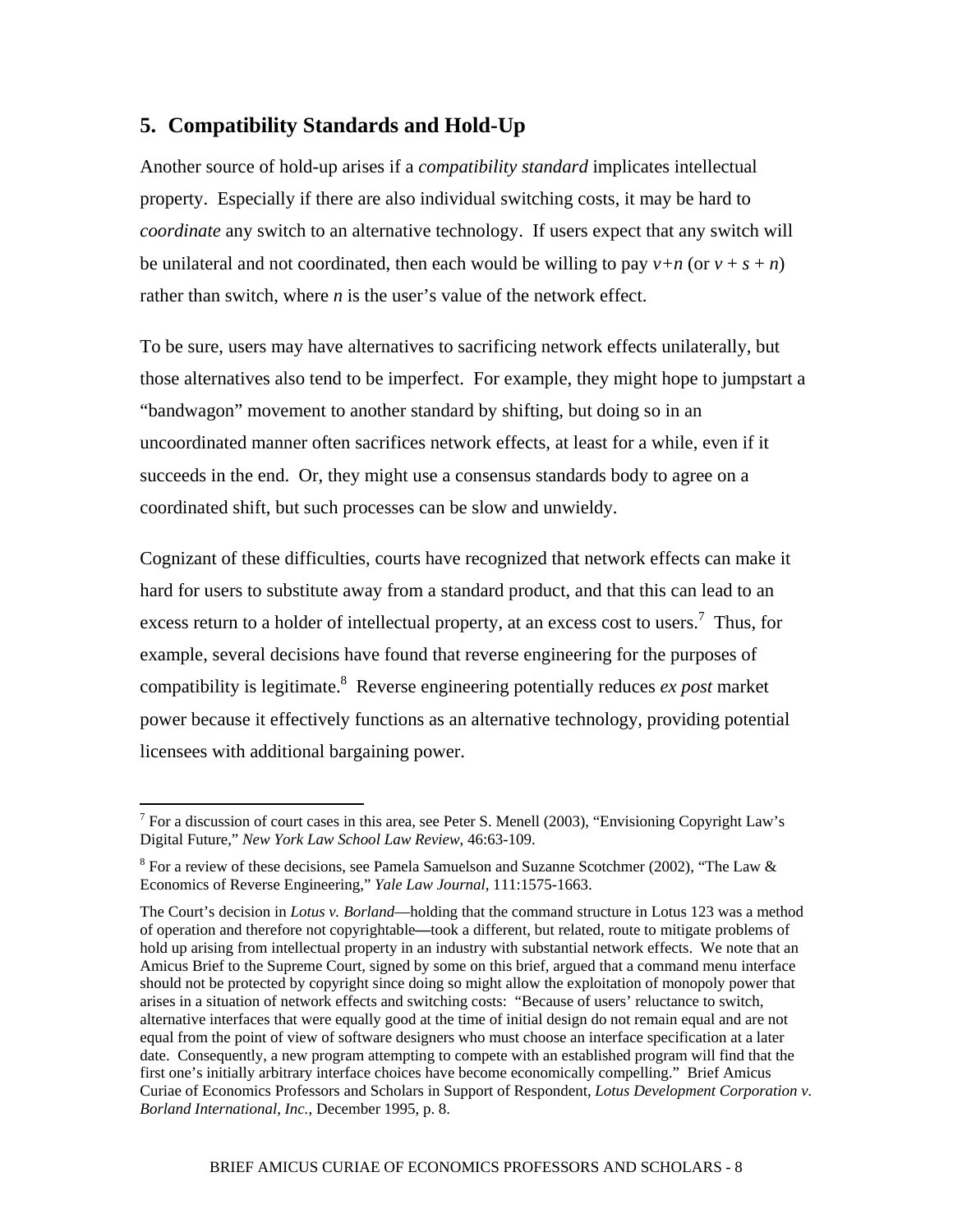As the discussion above suggests, hold-up is most apt to be important where potential licensees, and/or their customers and complementors, must incur large costs or engage in complex coordination in order to shift  $ex$  *post* to an alternative technology.<sup>9</sup> Thus the problem of submarine patents is likely to be greatest in such contexts.

## **6. Standards Organizations' Rules**

 $\overline{a}$ 

Standard-setting organizations sometimes have rules about adopting standards that implicate intellectual property.<sup>10</sup> A reasonable interpretation is that these rules are directed toward avoiding hold-up problems as sketched above. Often such rules require or encourage members to disclose intellectual property and to promise to license it on "reasonable and non-discriminatory" (RAND) terms.

The rules vary across organizations and in some cases are unclear or omit provisions that some might think sensible. For example, controversies have arisen over whether the JEDEC policy applied to patents not yet issued. In particular, the Administrative Law Judge in this proceeding found the policies of the relevant standards body, JEDEC, did not impose a clear duty on Rambus to disclose its intent and expectation to patent key elements of JEDEC's pending standards for  $SDRAM<sup>11</sup>$  On this basis, the judge found in Rambus's favor.

A natural question for an economist is whether SSOs, generally, and JEDEC, in particular, have the right incentives to craft, clarify, and enforce these rules. In other words, would one expect the members collectively to favor rules that encourage overall economic efficiency, including appropriate returns to innovation? There seems no clear

 $9$  Another form of hold-up may arise if inventors other than the original innovator might develop what turn out to be follow-on innovations. If the original innovation is disclosed only belatedly, these later innovators may be unable to practice (or license) their innovations without permission from the first innovator, raising the possibility of hold-up of follow-on innovators. Similarly, the prospect of hold-up may discourage effort and participation in SSOs by those who will not gain from hold-up.

 $10$  For a survey of approaches to intellectual property and standards used by a variety of standard-setting organizations, see Mark A. Lemley (2002), "Intellectual Property Rights and Standard-Setting Organizations," *California Law Review*, 90: 1889-1980.

<sup>&</sup>lt;sup>11</sup> "In sum, the record shows that JEDEC did not require disclosure of patent applications or intentions to file patent applications by anyone other than possibly presenters, although the voluntary, early disclosure of intellectual property was encouraged." Initial Decision, *In the Matter of Rambus Inc., a Corporation,* February 23, 2004, p. 270.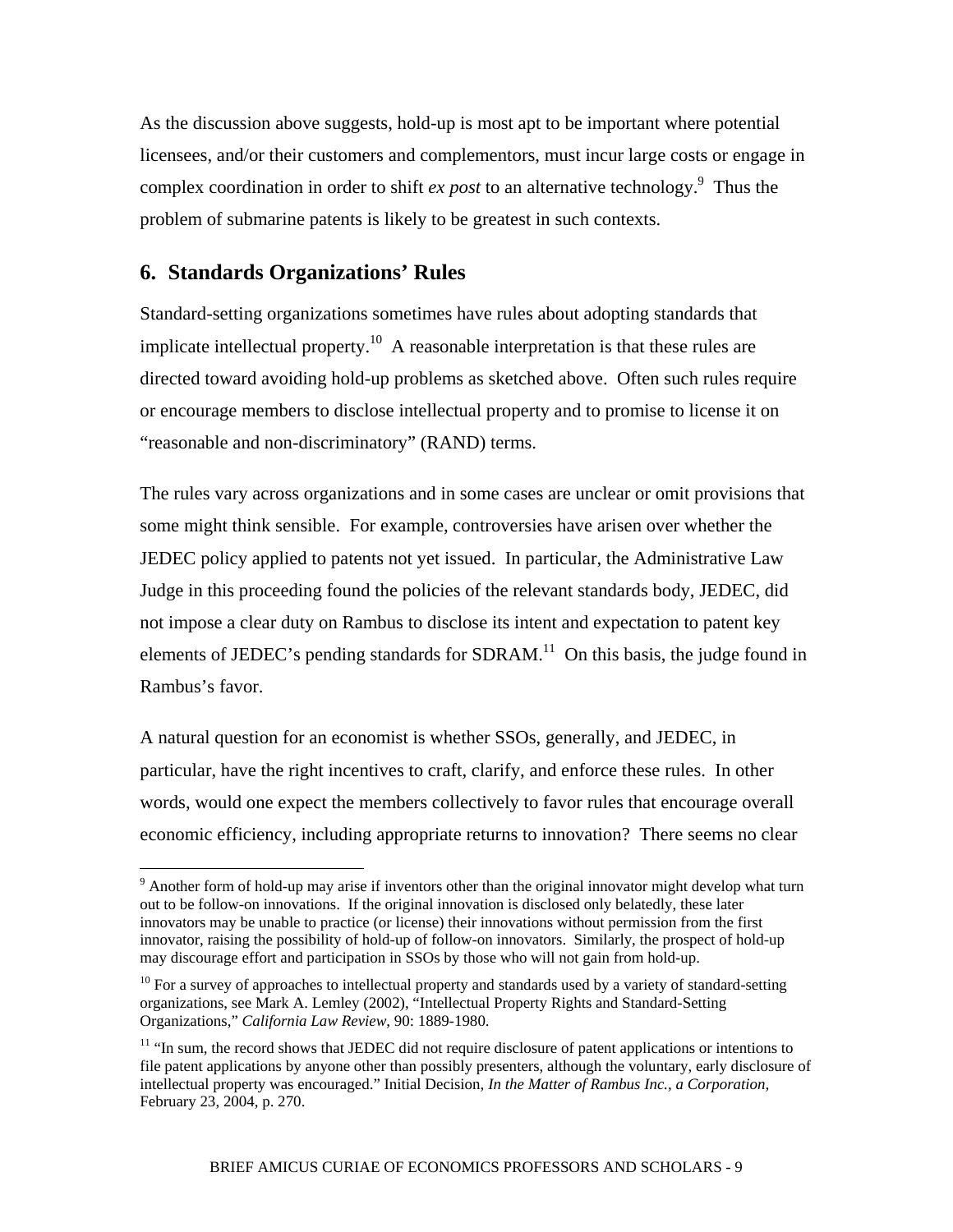reason to expect such a result, and indeed, at least one obvious economic analysis suggests otherwise. This result follows from the fact that direct purchasers of a technology can often pass through royalty costs to their customers downstream, as described below. In this section we make three simple points about a standards organization's incentives to choose and enforce rules on including intellectual property in a standard and on disclosure and licensing of such intellectual property.

#### A. Standards organizations are a collection of interests

Standards organizations such as JEDEC often include both potential sellers and buyers of intellectual property rights that might be included in a standard. The interests of these two groups may well diverge, but the same members may play different roles in different instances. With respect to the technologies at issue in the present case, for example, Rambus is a seller and the DRAM manufacturers are buyers. However, a number of the manufacturers also sell other technologies used in the production of DRAMs. To some degree, therefore, one might expect the group collectively to choose policies that reflect their joint or aggregate interests, and those interests may well be maximized by higher royalties than an innovation warrants, and by a higher final price than would result from competition with lower or no royalties.

#### B. Manufacturers may be partly immunized against uniform cost shocks

Even if the policies adopted by the SSO largely serve the interests of technology buyers (here, manufacturers of DRAMs), these buyers may have only weak incentives to resist supra-competitive royalty demands *that apply uniformly to all of them*. Depending on market demand and supply elasticities, such royalties can be largely passed through to buyers downstream. When excessive royalties are passed through, downstream buyers pay higher prices and the manufacturers are to a degree immunized and lose relatively little profits.

It is well understood in economics that an increase in marginal costs, applying equally to all firms in a competitive market, is passed through in a proportion that depends on the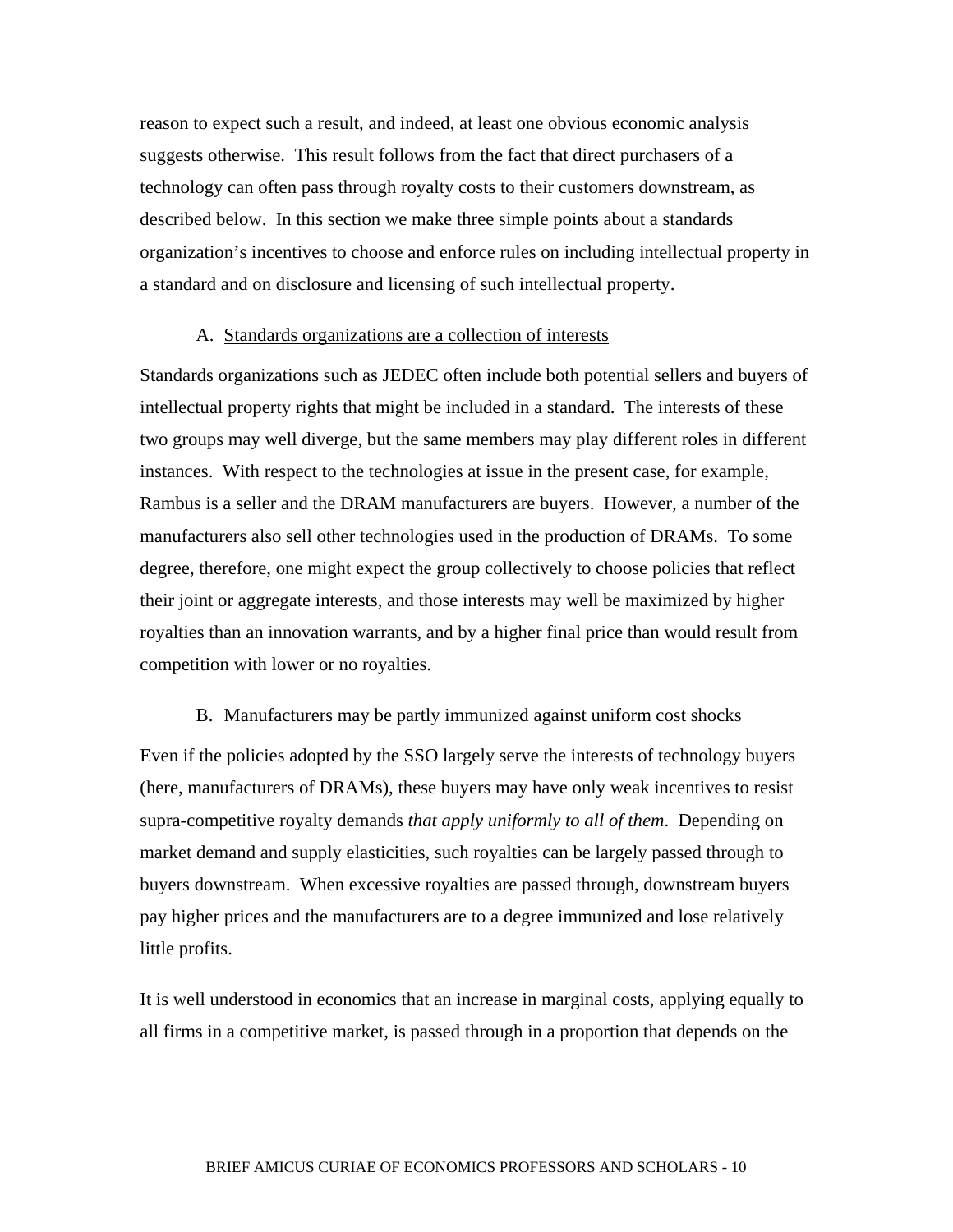relative slopes of the supply and demand curves.<sup>12</sup> In particular, if supply is much more elastic than demand, then the increase is largely passed through, as we now explain.

Consider a commodity industry characterized by fierce competition and by constant marginal costs up to capacity.<sup>13</sup> The analysis of economic incidence of an increase in each firm's marginal costs depends on whether we consider the short run or the long run, and (in the short run) depends on the state of the industry.

(*1*) In the short run, if *c* denotes short-run production marginal cost, and *r* denotes marginal royalties, then short-run marginal cost becomes  $(c+r)$ .<sup>14</sup> If the industry is operating competitively with excess capacity, the marginal cost  $(c+r)$  will also be the price. Downstream consumers thus pay the royalty, in the economic sense that the final price they pay is higher by  $r$ ; producers lose only from the resulting reduction in the scale of output (and when price is equal to marginal cost, a modest change in output has little or no profit impact).<sup>15</sup>

(*2*) In the short run, if the industry is capacity-constrained, the final price to downstream consumers must make their demand equal to industry capacity, so *r* does not affect that price, and its incidence is on the manufacturers.

(*3*) In a "boom and bust" industry that alternates between excess capacity and capacity constraints, the manufacturers will thus bear the cost of *r* some, but not all, of the time. In the medium run (a period of time during which demand may vary, but that is too short for capacity to equilibrate), one would therefore expect them on average to bear some, but not all, of the cost of increases in *r*.

(*4*) In the long run (in which capacity can smoothly be brought into or taken out of producing this product), and if there are constant returns in building capacity, the analysis is like the case of short-run excess capacity except that instead of

 $\overline{a}$ 

 $12$  For a discussion of this result in the context of pass-through of taxes, see Michael L. Katz and Harvey S. Rosen, *Microeconomics*, 3rd edition, Irwin/McGraw-Hill, 1998, pp. 349-54.

 $13$  This is sometimes taken as a reasonable description of the market for a specific DRAM design.

<sup>&</sup>lt;sup>14</sup> For convenience this discussion assumes that the royalty is a fixed sum *r* per unit of output. If royalties are a percentage of revenue, a more notation-intensive but substantively very similar analysis will apply.

 $15$  In addition, if industry demand is inelastic, even the quantity effect will be small compared to the royalty.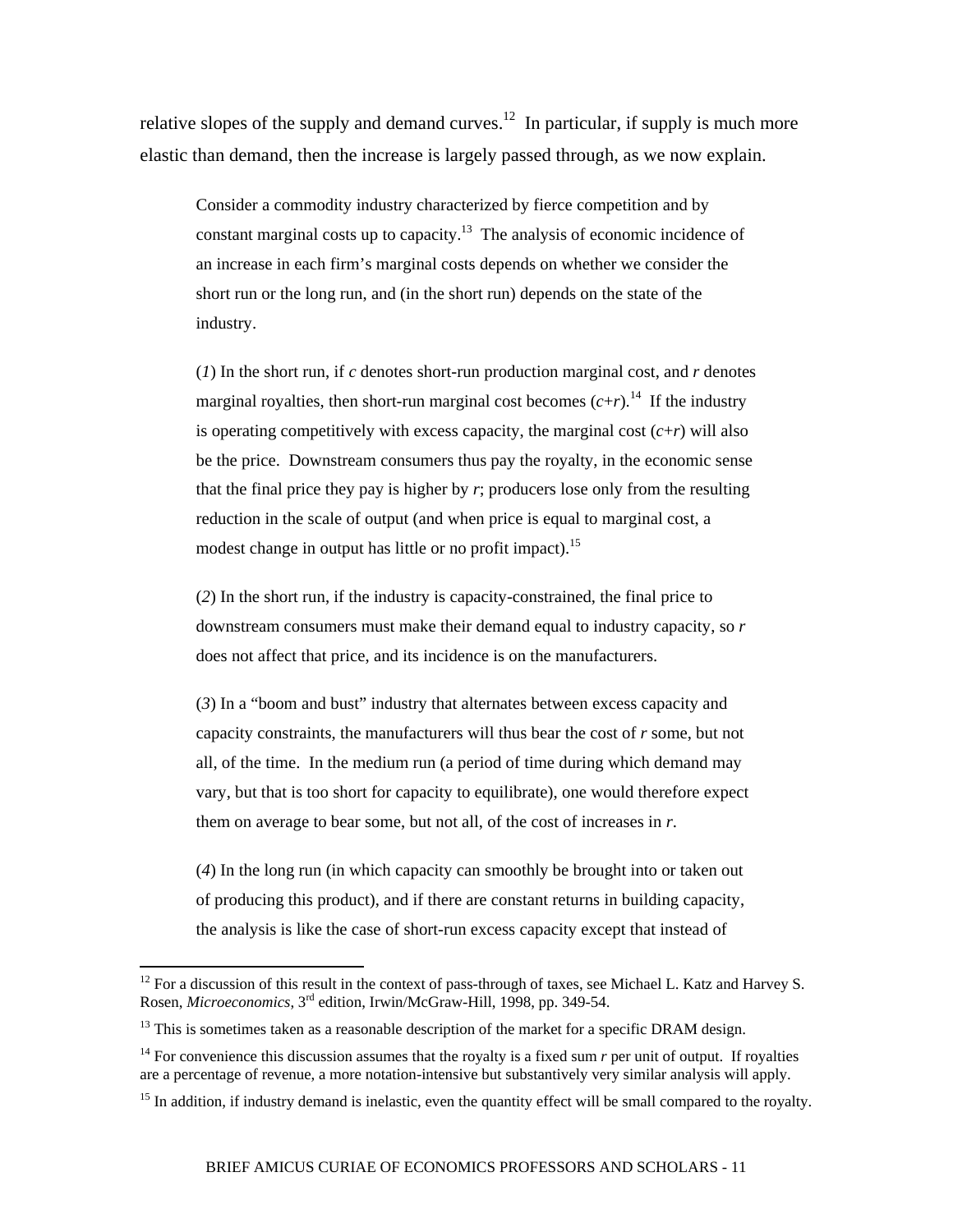short-run marginal cost *c* we would use long-run marginal cost *m* (including capacity cost). Thus, again, royalties—and the effect of hold-up on royalties are passed through to downstream buyers and have little effect on manufacturers' profits.

Thus competitive firms individually and collectively tend to have only weak incentives to minimize the risk of excessive marginal costs that would apply uniformly to all of them. Such common cost shocks have relatively little impact on profits—especially when the firms compete fiercely on price, the marginal costs of all relevant rivals are affected alike, supply is highly elastic, and demand is inelastic. Downstream consumers, however, are strongly affected by such cost shocks in these cases. It would therefore be wrong for competition authorities or courts to presume that the direct buyers of a technology such as Rambus's can be left fully in charge of protecting the market against such costs, including the possibility that those costs are excessive.<sup>16</sup>

Thus, while manufacturers do have some incentives to craft rules to resist or limit holdup, those incentives are likely to be quite limited relative to the full incidence of hold-up: there is thus potentially scope for public policy (such as competition policy) to go further in protecting downstream customers. This conclusion is strengthened when standards organizations include not only manufacturer/licensees but also holders of actual or potential patents who might *gain* from intellectual property hold-up: then, one might expect the organization's rules to be even more lenient on the possibility of such hold-up. Of course, the conclusion would be weakened if standards organizations included effective representation from *final* consumers. As noted above, we do not offer any grand solution to this problem here.

#### C. Manufacturers are not immunized against idiosyncratic cost shocks

The pass-through argument above does not imply that firms generally do not care about their costs: most things that a firm can do to affect its costs do not simultaneously affect the costs of its rivals. A firm bears the burden of "idiosyncratic" increases in its own

 $\overline{a}$ 

<sup>&</sup>lt;sup>16</sup> For an application of similar reasoning to antitrust issues including merger investigations, see Joseph Farrell, "Listening to Interested Parties in Antitrust Investigations: Competitors, Customers, Complementors, and Relativity," *Antitrust*, 18:2, Spring 2004.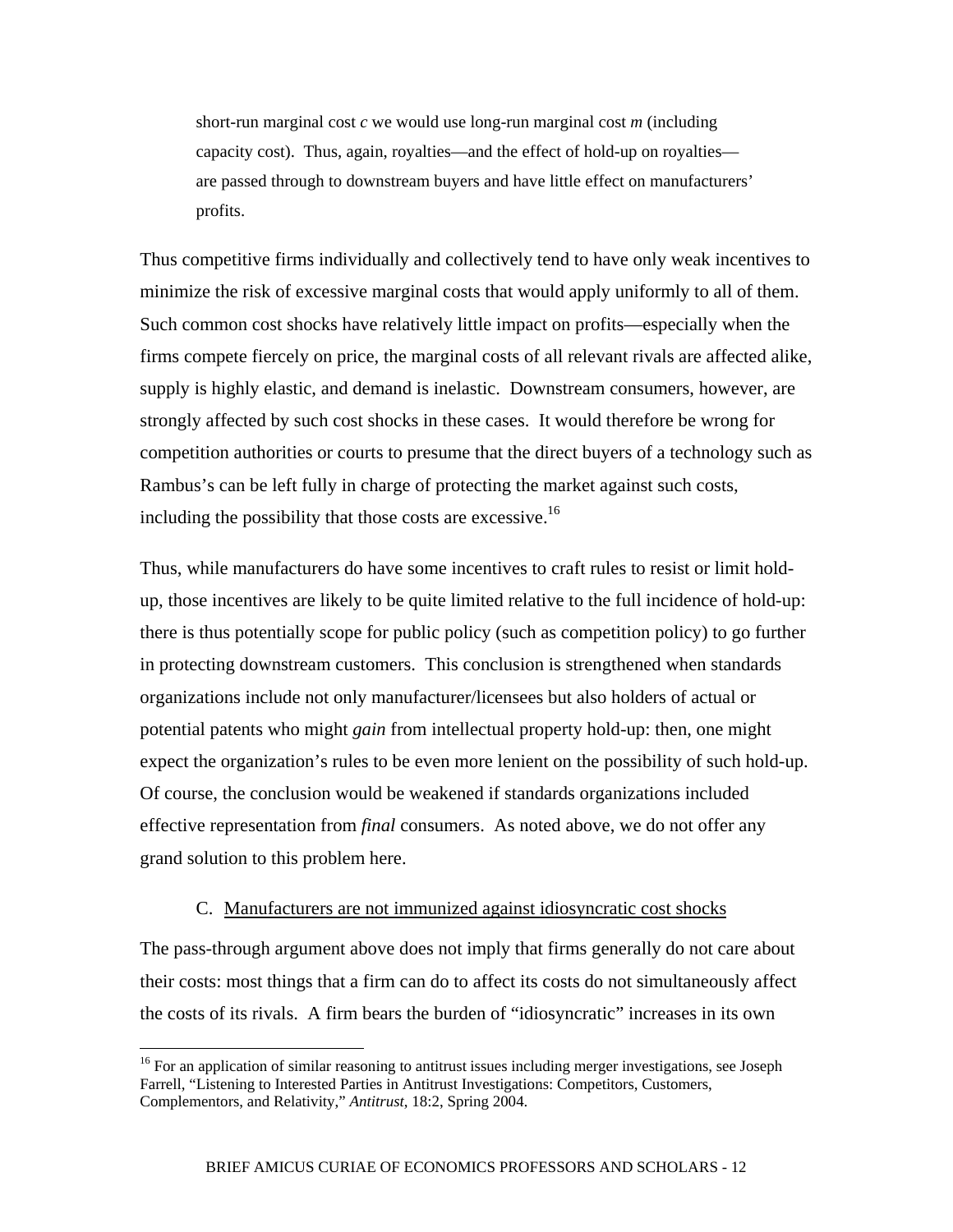costs, whether or not it passes through such cost increases to customers. If it does so, its downstream customers are also harmed, but at least the firm is not immunized by passthrough, so it has a strong incentive to resist cost increases.

Specifically, the analysis above assumed that the boost in royalties due to hold-up which raises manufacturers' costs—is uniform across competing manufacturers. This might be particularly relevant in the consensus standards context because standards organizations' rules on intellectual property often require non-discriminatory royalties. Moreover, the analysis also assumed that the boost in royalties applied to all relevant competitors; in an industry where compatibility is important, competition from any rivals using a different technology (departing from the standard, and thereby perhaps avoiding the intellectual property) is presumably more differentiated and thus more distant than it would be if compatibility were less important.

The analysis is different if the cost increase in question applies non-uniformly: in the extreme, if it affects only one firm (an "idiosyncratic" cost increase). In that case, as we now explain, consumers downstream may still be affected, but so is the firm: it is not immunized.

The economic "envelope theorem" implies that the impact of a small cost change on a firm's profits can be calculated as if the firm did not adjust its (presumed to be profitmaximizing) price and output decisions, even though in general it will do so. To illustrate, consider a firm whose marginal cost is \$5 per unit and that sets a profitmaximizing price of \$6. Now let its costs increase to \$5.50. If the firm did not change its price or output, its profits would fall by 50 cents per unit of output. The firm may (and in general will) choose to revise its price, say to \$6.75, so consumers are not insulated from the effect of the cost increase.<sup>17</sup> Nevertheless, the price increase cannot fully restore the firm's profits: in fact, a simple calculation establishes that its profits fall by *at least* the 50 cents times its new (lower) output (and at most by the 50 cents times the old, higher

1

<sup>&</sup>lt;sup>17</sup> Pass-through in excess of 100%, as here, is by no means anomalous economically: for instance, it arises whenever the firm's demand curve has constant elasticity in the relevant range.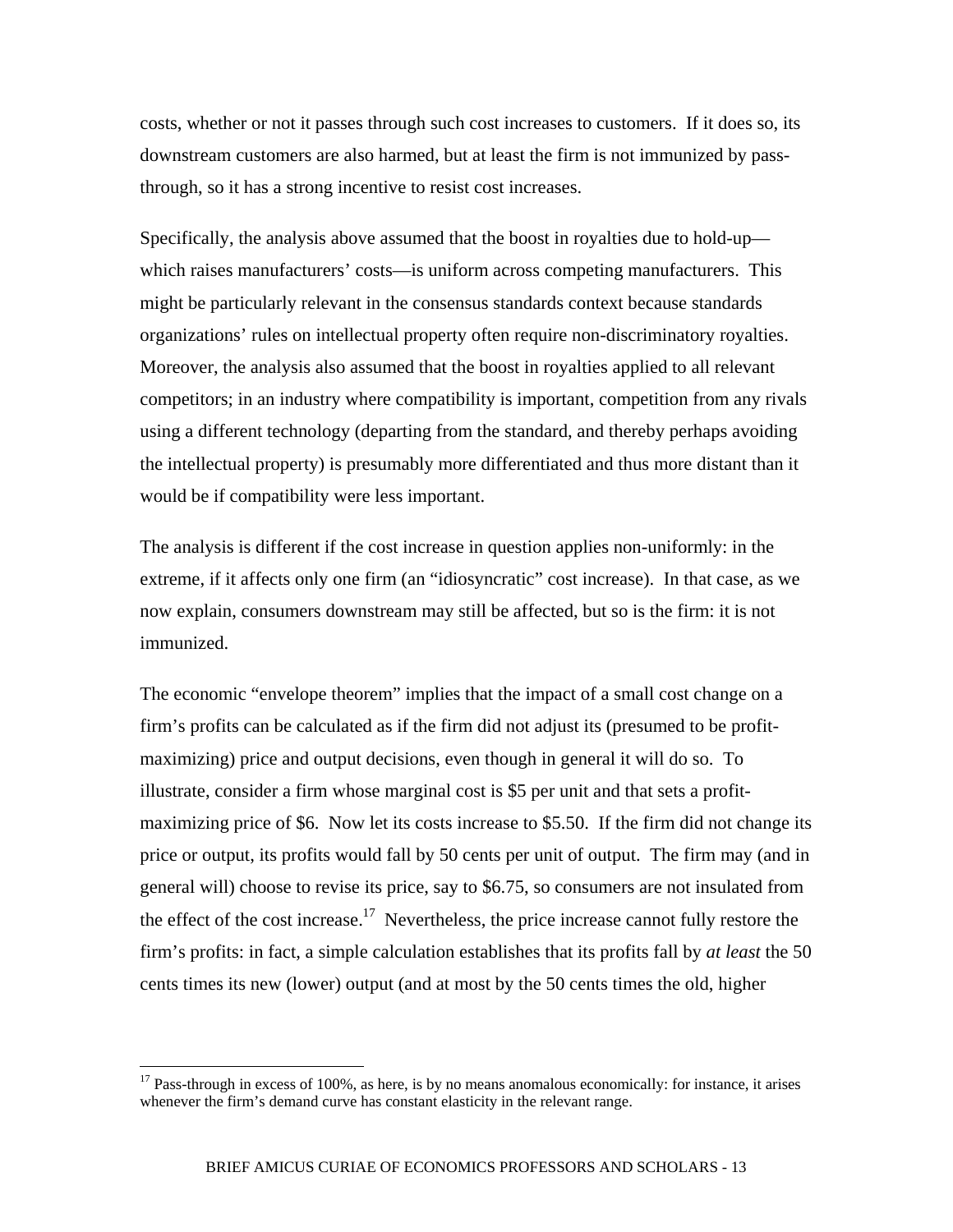output).18 In other words, the firm's profits fall roughly by the full amount of the cost increase. Perhaps surprisingly, this is so even if the cost increase is fully or, as here, more than fully passed through to consumers.<sup>19</sup>

Even though a firm subjected to an idiosyncratic cost shock is not immunized by passthrough—its profits fall by the full extent—consumers can also suffer (in this example, from the 75-cent price increase). However, at least the firm has strong incentives to minimize its costs. And if the firm operates in a competitive market, an idiosyncratic increase in its own costs (not paralleled by increases in its rivals') will not affect consumers. Thus firms have strong incentives to avoid letting their costs rise, given what is happening to rivals' costs.

### **7. What should competition policy do?**

1

We have explained how (a) submarine patents can create market power that is not justified by the economics of intellectual property protection, and that is caused by secrecy, e.g., in the standard-setting process, rather than by the innovation; (b) although direct purchasers of a technology normally have an incentive to guard against submarine patents, that incentive is weakened if they expect the technology to be licensed on nondiscriminatory terms; and (c) the incentive is most weakened where the direct purchasers compete strongly against one another in a market segment with inelastic demand that faces only limited competition from other products that do not use the patented technology.

<sup>&</sup>lt;sup>18</sup> Write  $V(p,c)$  for the firm's profit when price is p and cost is c. In the example above, the firm chooses  $p=$ \$6.00 when cost is c=\$5.00, and its profits are  $V(6.00, 5.00)$ . Now, suppose cost increases to \$5.50 and the profit maximizing price is \$6.75. In general, the firm must reduce its output to sell at this higher price, and the firm's maximum profits are V(6.75, 5.50). The difference between the firm's profit before and after the cost increase is  $V(6.00, 5.00) - V(6.75, 5.50)$ . But, using  $Q(p)$  to indicate the quantity sold at p, we can express profits after the cost increase as the sum of two components:  $V(6.75, 5.50) = V(6.75, 5.00)$  –  $($5.50 - $5.00)Q($6.75)$ . Thus we can write the profit differential as:  $V(6.00, 5.00) - V(6.75, 5.50) =$  $V(6.00,5.00) - V(6.75, 5.00) + (\$5.50 - \$5.00)Q(\$6.75)$ . Since by revealed preference  $V(6.00, 5.00)$  > V(6.75, 5.00), the profit differential is at least equal to the cost differential times the new quantity, Q(\$6.75). This establishes the claim in the text.

<sup>&</sup>lt;sup>19</sup> The firm has then maintained or even increased its margin, but is now selling less. The calculation given links the impact of that loss of sales (when the firm chooses rationally) to the cost increase.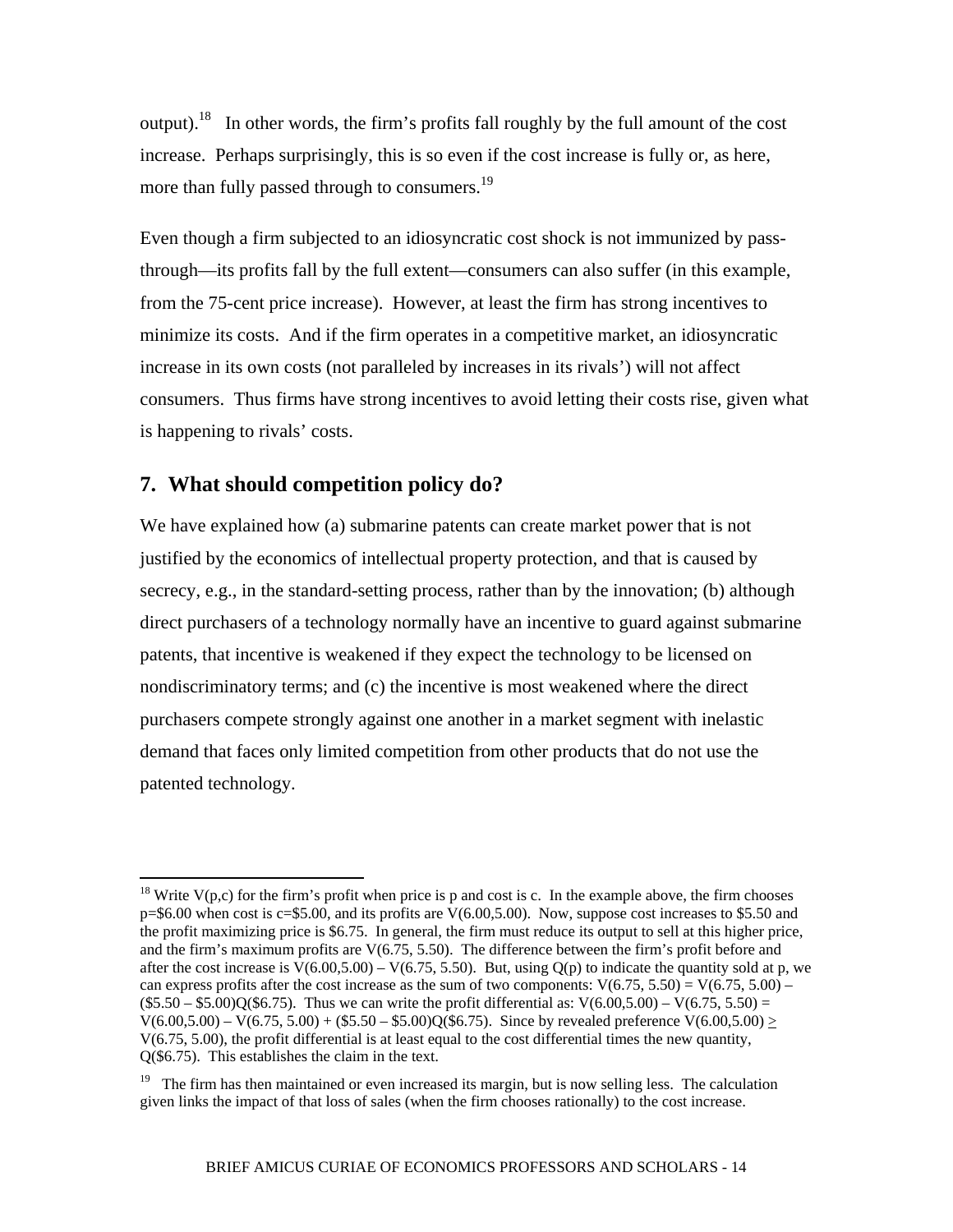The intellectual property system is unlikely to function well when potential infringers/licensees cannot evaluate a patented technology and its associated license terms before they are committed to using it. In such cases hold-up can create market (even monopoly) power that exceeds the innovator's incremental contribution, even on a flow basis.

Although direct buyers of a technology embodied in a compatibility standard may try to protect themselves through rules of a standards organization, those direct buyers (even if they alone chose the organization's rules) are unlikely to bear the full costs of a royalty rate inflated by hold-up: much of the cost will be passed through to downstream buyers, especially if supply is highly elastic.

Competition authorities should be aware of these dangers and cannot in general assume that direct purchasers (e.g., of technology as an input to manufacturing) will always adequately act as agents of final consumers in respect of choices that will affect most or all rivals alike. In particular, reasonable competition policy could include watching for egregious submarine patent behavior generally, and/or strengthening and filling loopholes in standards organizations' disclosure policies.

Respectfully submitted,

 Joseph Farrell Department of Economics University of California, Berkeley 549 Evans Hall Berkeley, CA 94720 (510) 642-9854

Dated April 15, 2004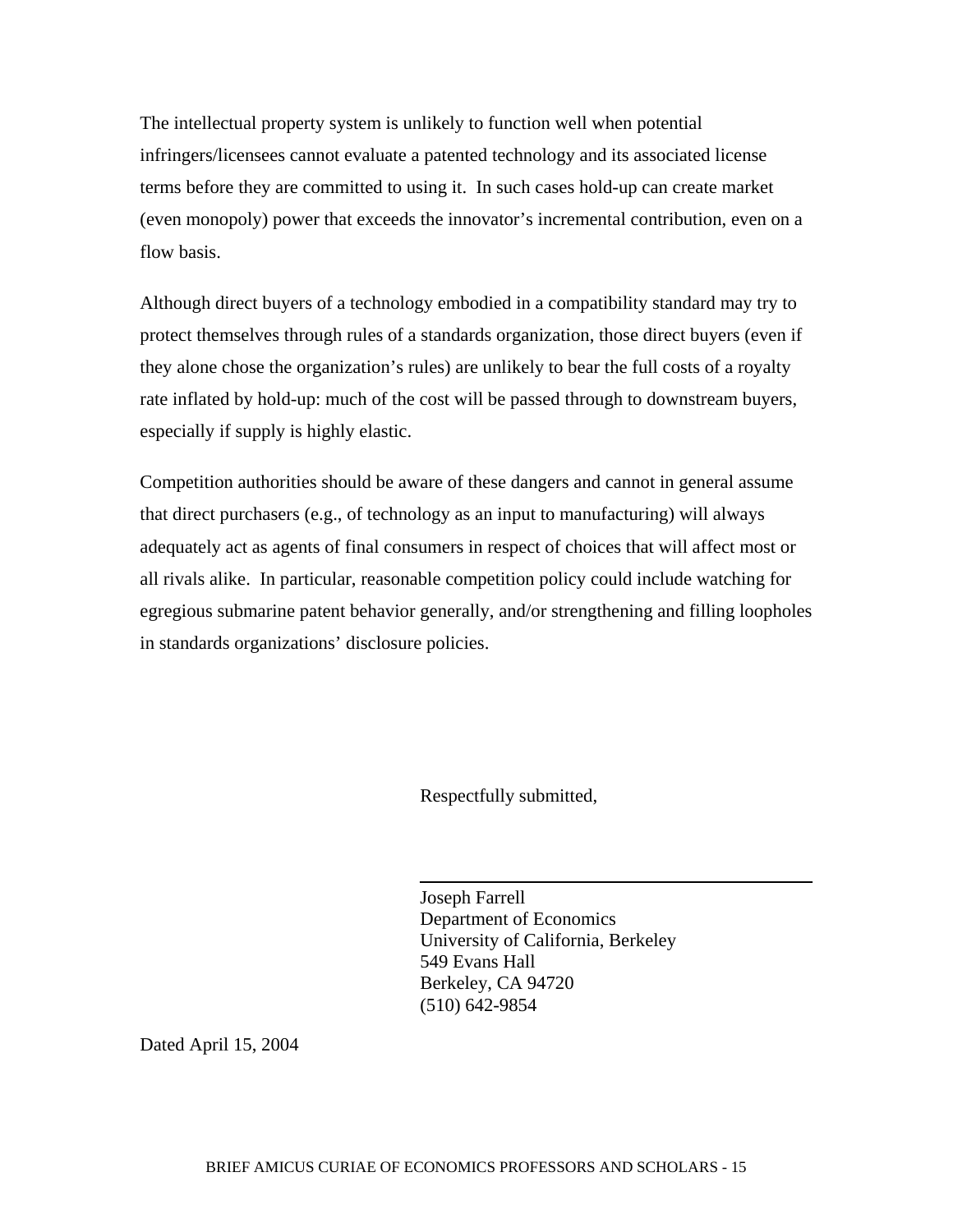#### APPENDIX A

#### LIST OF SIGNATORIES TO THE BRIEF

#### [Primary Author]

1. Joseph Farrell

Department of Economics University of California, Berkeley

Joseph Farrell is Professor of Economics, Affiliate Professor of Business, and Chair of the Competition Policy Center at the University of California, Berkeley. He is a Fellow of the Econometric Society, past President of the Industrial Organization Society, and former Editor of the Journal of Industrial Economics. Much of his research has focused on the economics of compatibility standards and lock-in, on which he has published numerous professional articles. In 2000-2001 he was chief economist and Deputy Assistant Attorney General in the Antitrust Division of the US Department of Justice. In 1996-1997 he was Chief Economist at the Federal Communications Commission. He testified by invitation three times at the FTC/DOJ hearings in 2002 that led to the report cited in footnote 2 above.

[Additional signatories, in alphabetical order]

2. Jay Pil Choi

Department of Economics Michigan State University

Jay Pil Choi is Professor of Economics at Michigan State University. He was previously Associate Professor of Economics at Columbia University and Seoul National University. He received his Ph.D. at Harvard in 1990 and was a Post-Doctoral Fellow at Tilburg University, the Netherlands. He was also a recipient of the Abe Fellowship. He is currently Associate Editor of the European Economic Review and has published numerous articles on intellectual property rights and R&D competition.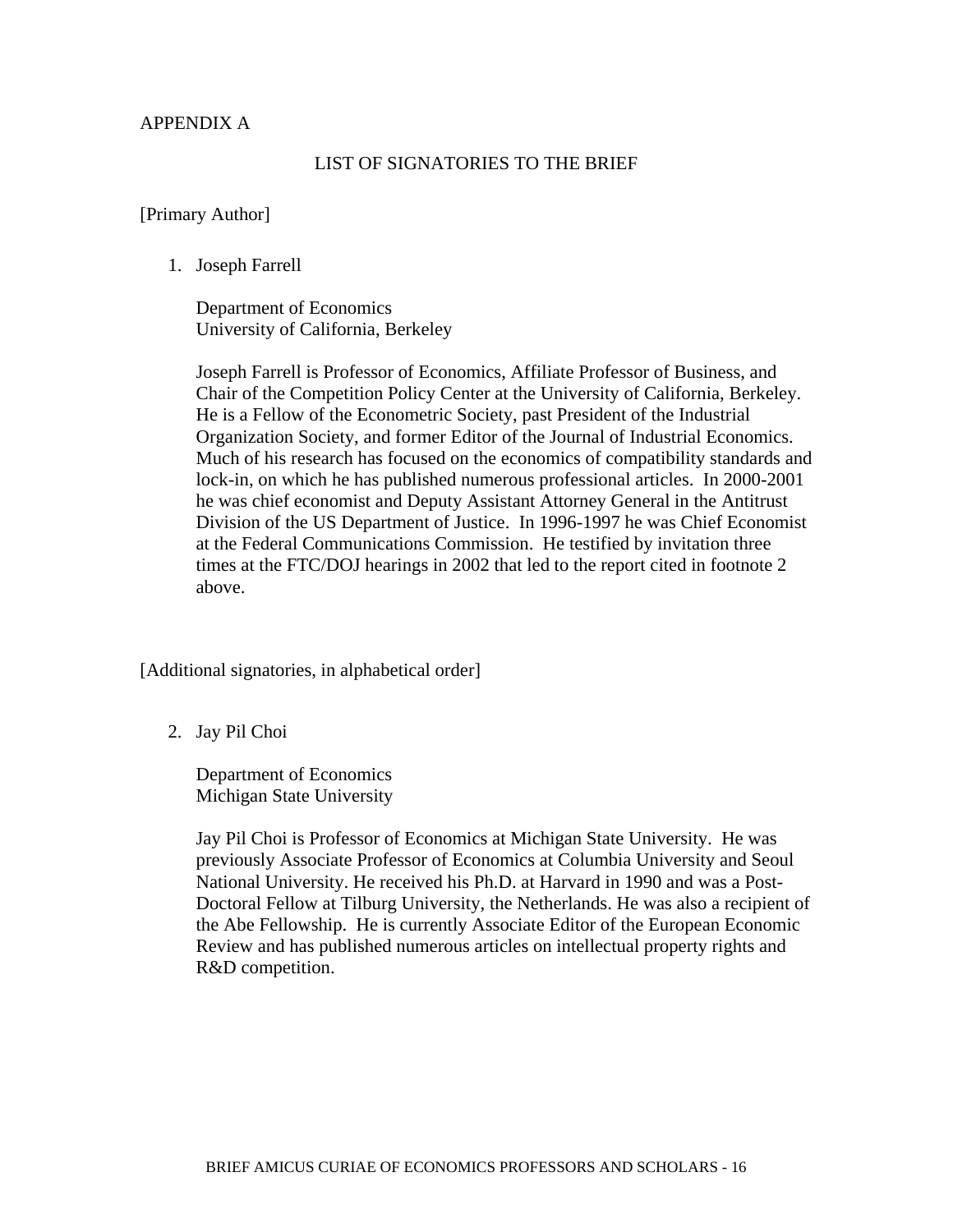#### 3. Aaron S. Edlin

Department of Economics and Boalt School of Law University of California, Berkeley

At 30, Aaron Edlin held a Ph.D. in economics and J.D. in law from Stanford; tenured professorships in both the economics department and law school at UC Berkeley; and served as Senior Economist at the Council of Economic Advisers in the Clinton White House covering industrial organization, regulation and antitrust. He is co-author with P. Areeda  $&$  L. Kaplow of the leading casebook on Antitrust as well as many articles on industrial organization, competition policy, antitrust law, and a variety of other issues in economics, law, and public policy. He received his AB Summa Cum Laude from Princeton.

4. Shane Greenstein

Kellogg Graduate School of Management Northwestern University

Shane Greenstein is the Elinor and Wendell Hobbs Professor and Department Head of the Management & Strategy Department at the Kellogg School of Management, Northwestern University. He teaches courses in Technology Strategy and Statistical Methods. He is also a Research Associate of the National Bureau of Economic Research in the productivity and the industrial economics groups, as well as regular columnist for *IEEE Micro*, a publication for electronics engineers. His research covers many economic and strategic topics in computing, communications and electronics. He has published over five dozen articles in refereed journals and academic books. He is editor and author of three books, including "Diamonds are Forever, Computers are Not: The Economics and Strategy of Computer Markets," forthcoming in June, 2004, published by Imperial College Press. He holds a B.A. from the University of California, Berkeley, and a Ph.D. from Stanford University, both in economics.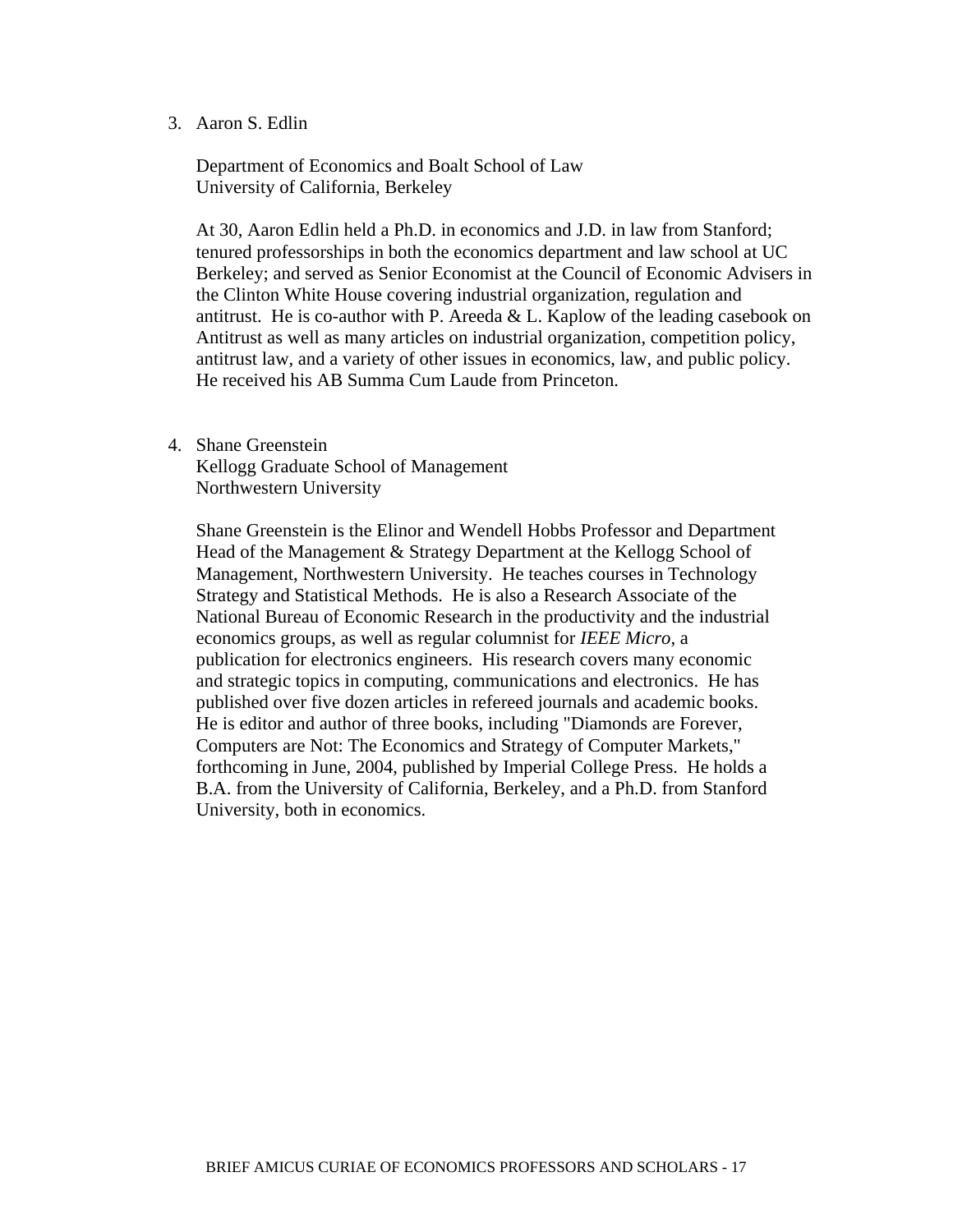#### 5. Bronwyn H. Hall

Department of Economics University of California, Berkeley

Bronwyn Hall is a Professor of Economics at the University of California, Berkeley. She is also a Research Associate at the National Bureau of Economic Research and a member of the National Bureau of Economic Research Programs on Productivity and Technical Change, and Industrial Organization. Professor Hall conducts research and has published numerous articles in the areas of technology and innovation, research and development incentives and expenditures, and patents. She earned her B.A. at Wellesley College, her M.A. at Oxford University, and her Ph.D. at Stanford University.

#### 6. Garth Saloner

Graduate School of Business Stanford University

Garth Saloner is the Jeffrey S. Skoll Professor of Electronic Commerce, Strategic Management and Economics and Co-Director of the Center for Electronic Business and Commerce at the Graduate School of Business at Stanford University. He is a member of the Steering Committee of the National Bureau of Economic Research Program in Industrial Organization. Professor Saloner earned a B.Com. and an MBA (with distinction) from the University of the Witwatersrand, and an MS in Statistics, an AM in Economics, and a Ph.D. in Economics, Business, and Public Policy from Stanford. He has taught courses in electronic commerce, strategic management, industry analysis, and competitive strategy, and was one of the founders of the Stanford Computer Industry Project, a major study of the worldwide computer industry, funded by the Sloan Foundation. Professor Saloner has published numerous papers in refereed journals and books and is the author of the books Strategic Management (coauthored with Joel Podolny and Andrea Shepard) and Creating and Capturing Value: Perspective and Cases on Electronic Commerce (co-authored with A. Michael Spence). Renowned for his seminal work on "network effects," his research has focused mainly on issues of electronic commerce, strategic management, competitive strategy, industrial economics, and antitrust economics.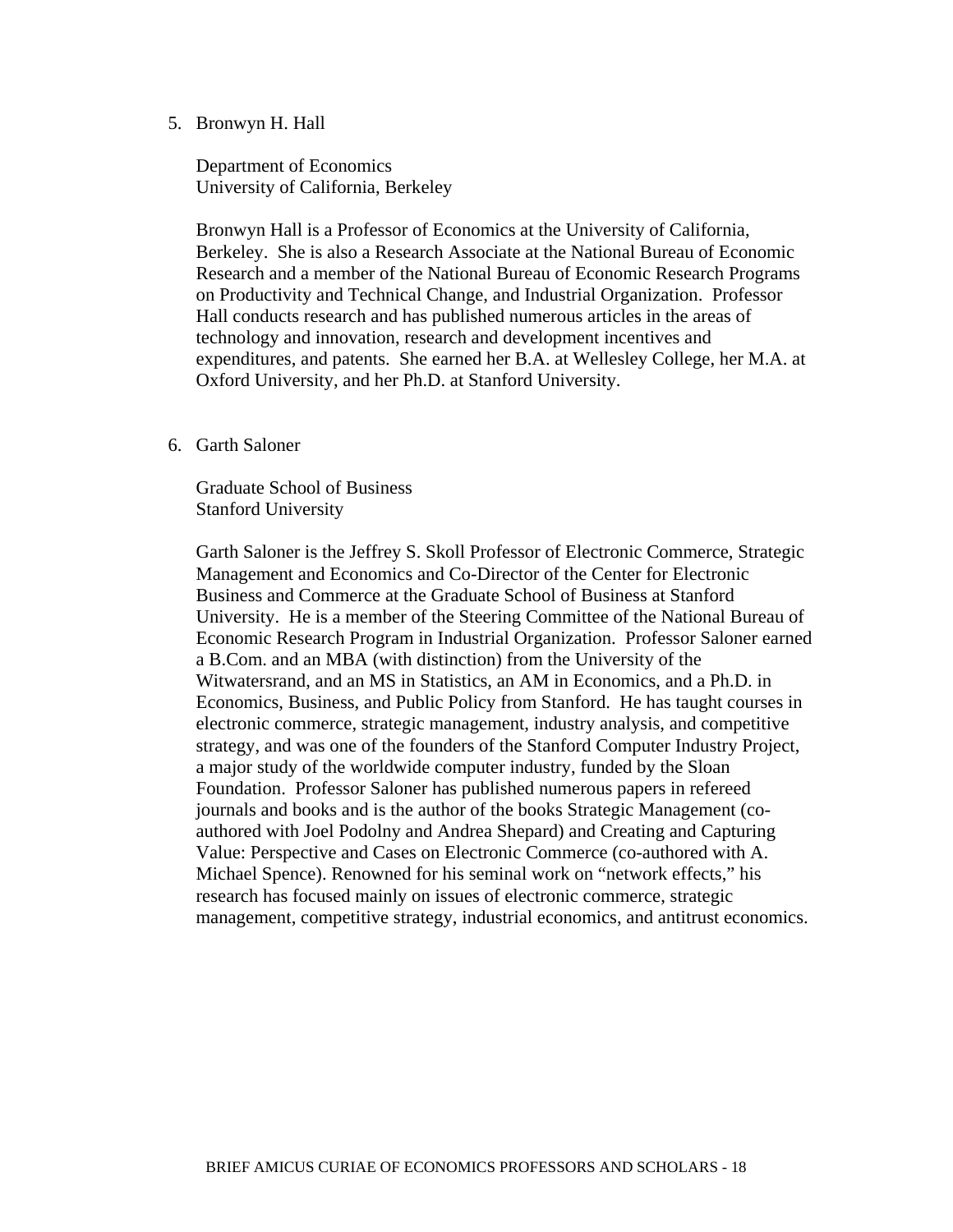#### **CERTIFICATE OF SERVICE**

 I hereby certify that on April 16, 2004, I served a true and correct copy of the MOTION FOR LEAVE TO FILE *AMICUS CURIAE* BRIEF and the accompanying BRIEF OF *AMICUS CURIAE* of the Economics Professors and Scholars, as set forth below:

David T. Beddow, Esq.

*Original and 12 copies by hand delivery, as well as an electronic version, which is a true and correct copy of the paper original, to:* 

 $\overline{\phantom{a}}$  , which is a set of the set of the set of the set of the set of the set of the set of the set of the set of the set of the set of the set of the set of the set of the set of the set of the set of the set of th

Office of the Secretary Federal Trade Commission – Room H-159 600 Pennsylvania Avenue, NW Washington, DC 20580

*One copy by hand delivery to:* 

Stephen J. McGuire Chief Administrative Law Judge Federal Trade Commission – Room H-112 600 Pennsylvania Avenue, NW Washington, DC 20580

Richard Dagen, Esq. Assistant Director, Bureau of Competition Federal Trade Commission 601 New Jersey Avenue, NW Washington, DC 20001

Geoffrey Oliver, Esq. Bureau of Competition Federal Trade Commission 601 New Jersey Avenue, NW Washington, DC 20001

A. Douglas Melamed, Esq. Wilmer, Cutler & Pickering 2445 M Street, NW Washington, DC 20037